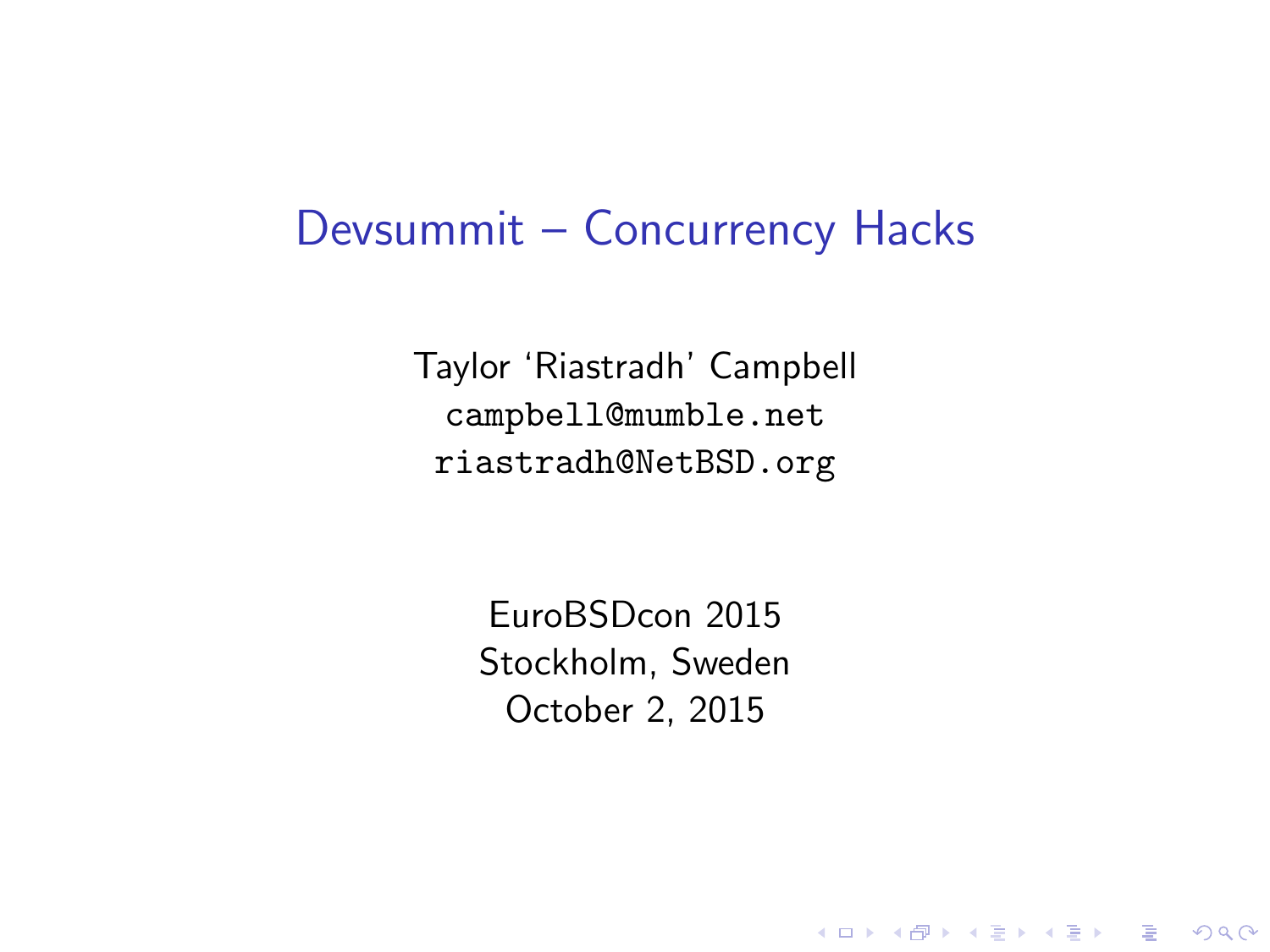## Concurrency hacks

Works in progress — not even compile-tested.

**K ロ ▶ K @ ▶ K 할 X X 할 X 및 할 X X Q Q O \*** 

- $\blacktriangleright$  Lightweight task queues
- $\blacktriangleright$  Pserialized reader/writer locks
- $\blacktriangleright$  Reference counts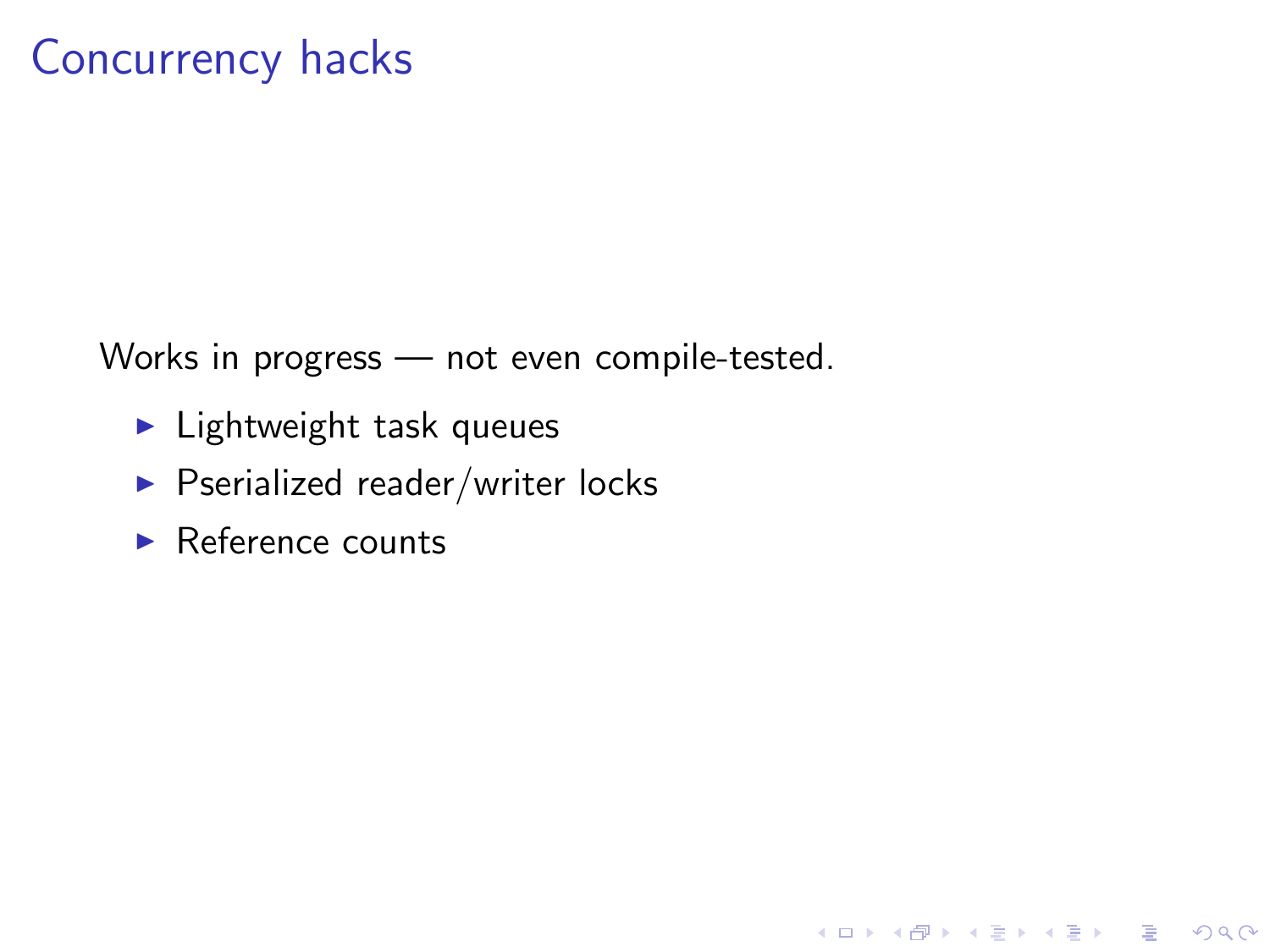## Tasks background – Softints

 $\triangleright$  softint(9): defer processing from hardware interrupt handlers to lower-priority to remain responsive to hardware interrupts.

```
\triangleright softint = softint_establish(\&mydriver_softintr,
         arg);
       ...
      softint_schedule(softint);
  static void
  mydriver_softintr(void *arg)
  {
       ...
  }
```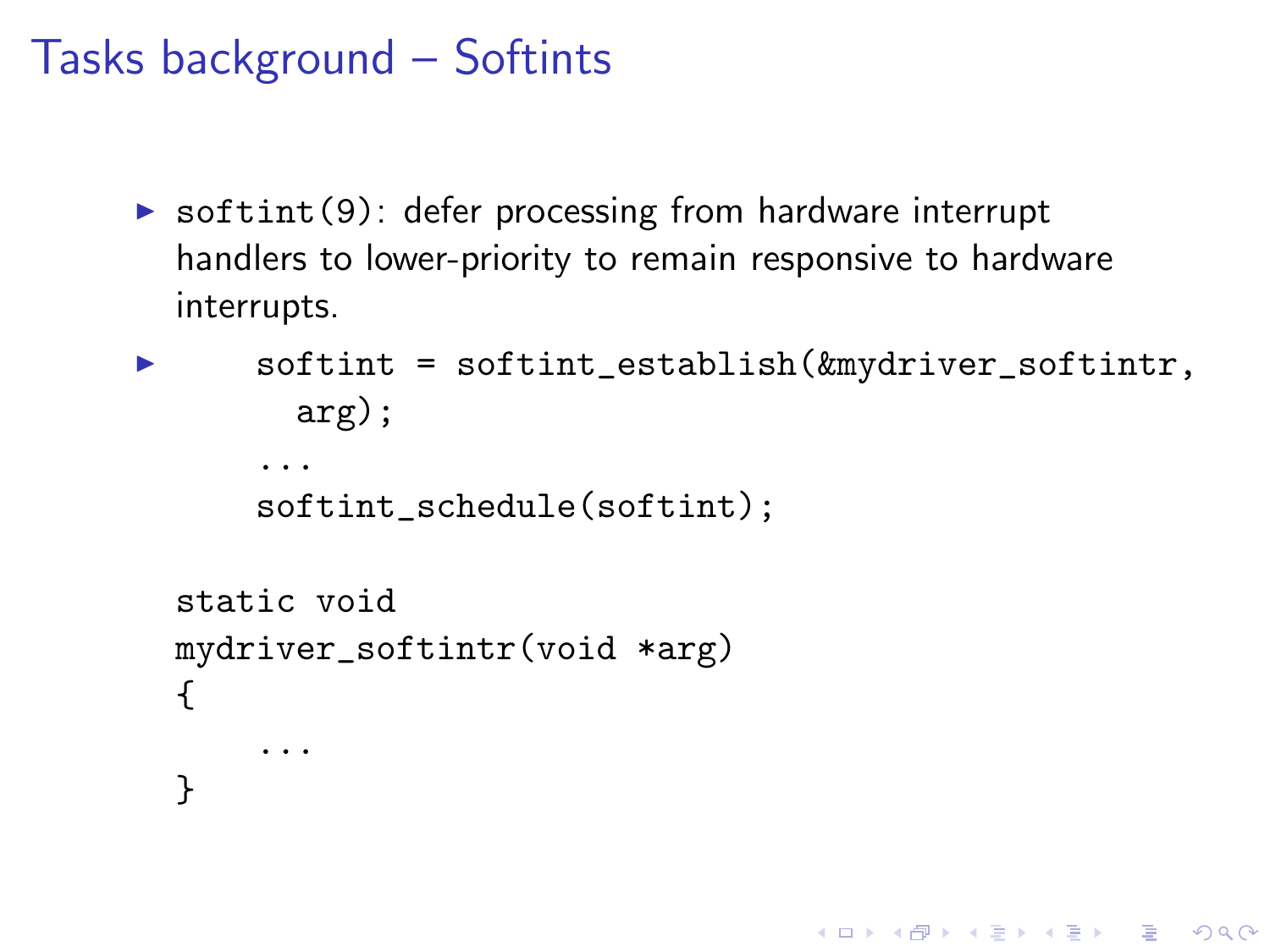## Tasks background – Softints

- $\blacktriangleright$  Limited number of softints: use sparingly.
- $\triangleright$  softint schedule can't pass argument.
- ▶ Multi-CPU: softint\_schedule schedules up to one softint per CPU at a time, executed in parallel.

**KORKA SERKER ORA** 

 $\triangleright$  Cheap: zero interprocessor synchronization.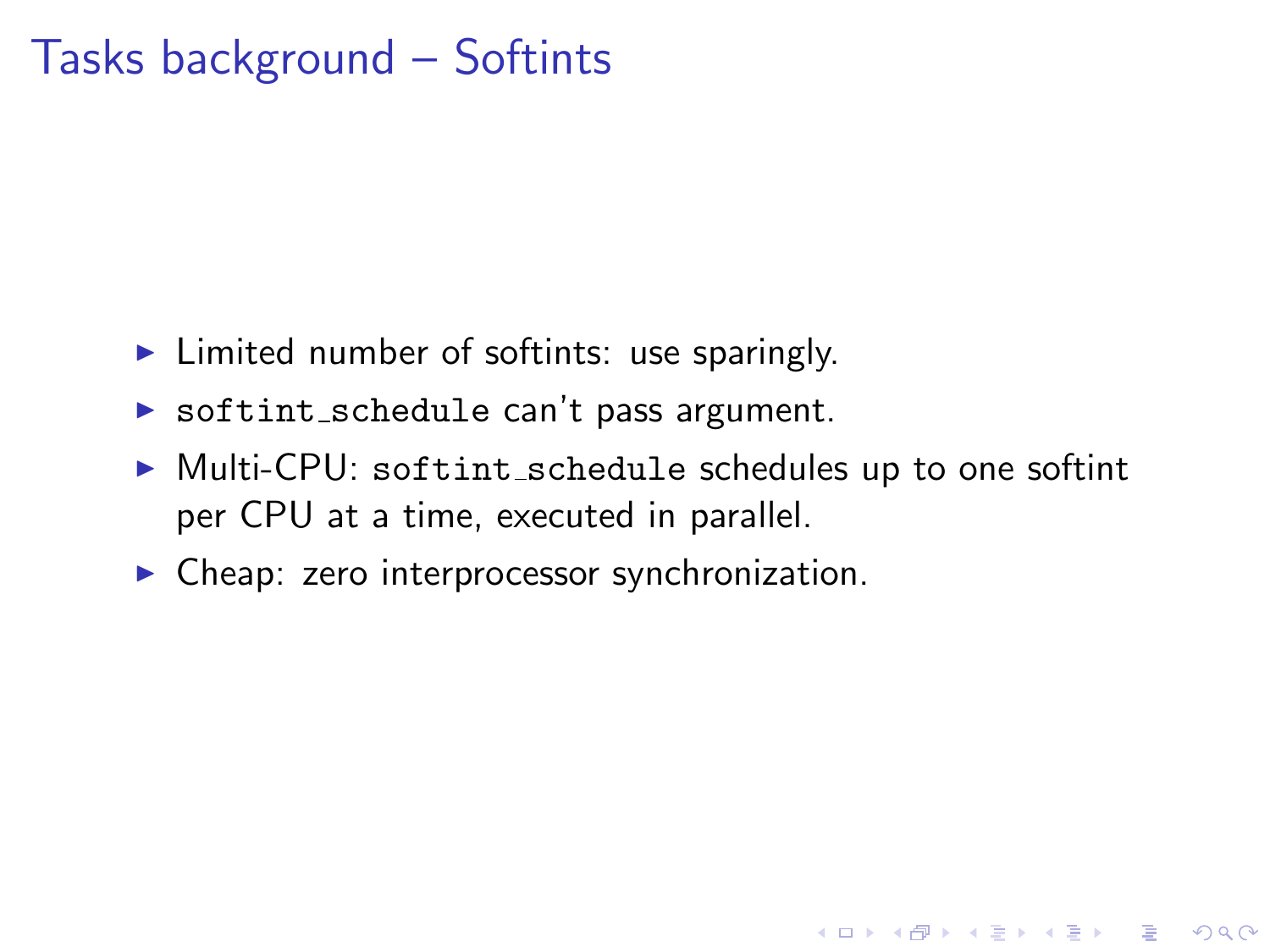# Tasks background – Workqueues

- $\triangleright$  workqueue(9): defer processing from higher-priority threads to lower-priority threads.
- ▶ struct mydriver\_softc {

...

```
...
    struct workqueue *sc_wq;
    struct work sc_wk;
};
```

```
error = workqueue_create(&sc->sc_wq, "mydriver",
  &mydriver_work, arg, PRI_NONE, IPL_NET,
  WQ MPSAFE):
```

```
...
workqueue_enqueue(sc->sc_wq, &sc->sc_wk, NULL);
```

```
static void
mydriver_work(struct work *wk, void *arg)
```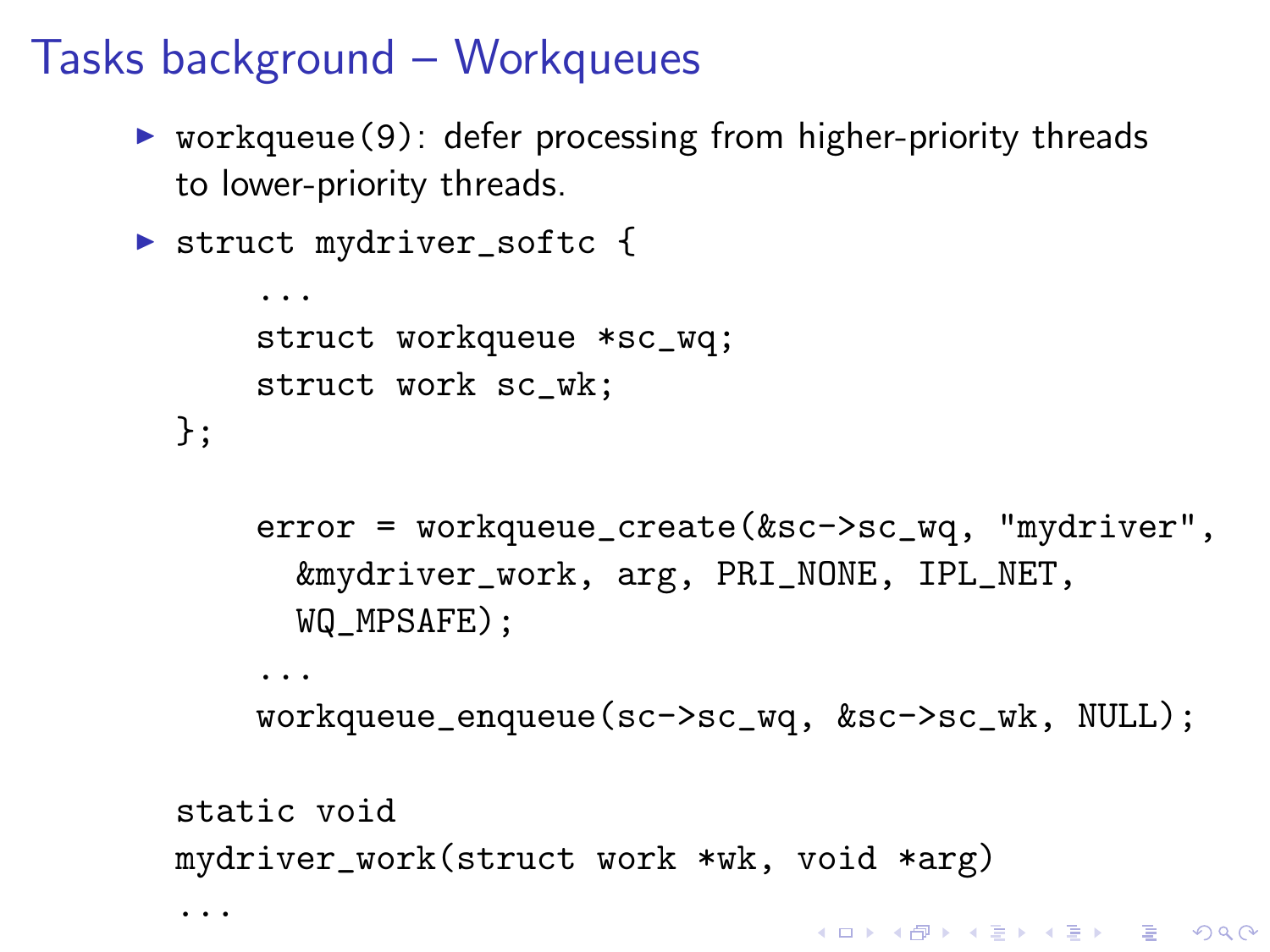# Tasks background – Workqueues

- $\triangleright$  Caller *must not* reuse struct work until done, must do necessary bookkeeping to avoid this.
- $\triangleright$  Caller can pass arguments by embedding struct work:

```
struct mywork {
    struct work w;
    int extra;
};
```
- ▶ Multi-threaded (WQ\_PERCPU): each struct work can execute in parallel, one worker thread per CPU.
- $\triangleright$  Caller can't wait for individual work can only destroy workqueue and wait for all.
- $\triangleright$  workqueue enqueue acquires per-CPU mutex, so requires interprocessor synchronization.
- $\triangleright$  One dedicated thread per workqueue (per CPU): wastes kernel address space for mostly unused workqueues.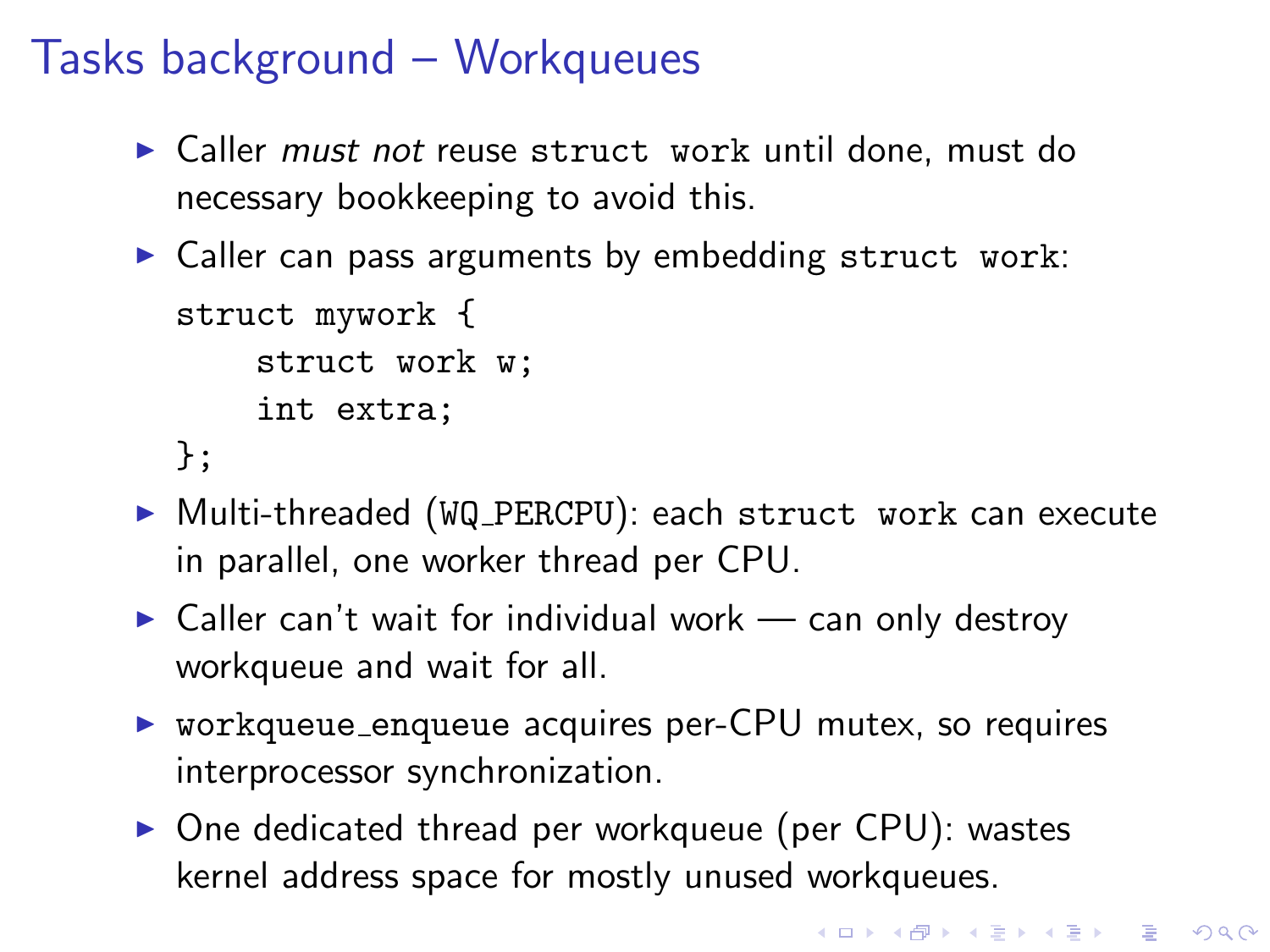# Tasks background – USB tasks

- $\triangleright$  usb\_task(9): defer processing from USB interrupt handler to thread.
- ▶ struct udriver\_softc {

...

```
...
    struct usb_task sc_task;
};
    usb_init_task(&sc->sc_task, &udriver_task, sc,
      USB_TASKQ_MPSAFE):
    ...
    usb_add_task(sc->sc_udev, &sc->sc_task,
      USB_TASKQ_DRIVER);
    ...
    usb_rem_task(sc->sc_udev, &sc->sc_task);
static void
udriver_task(void *arg)
                                KORKA SERKER ORA
```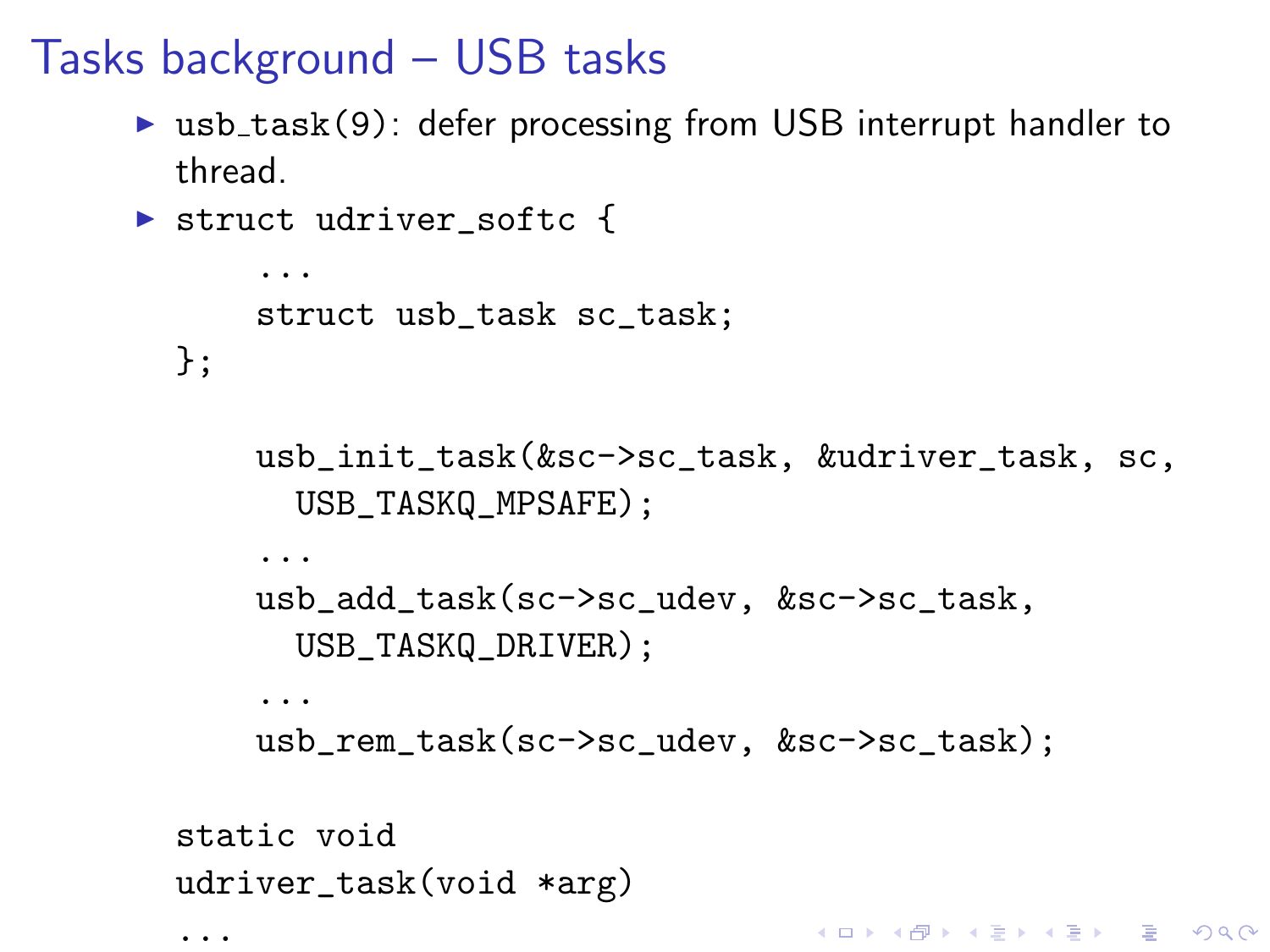## Tasks background – USB Tasks

- $\triangleright$  USB-specific.
- $\blacktriangleright$  Per-device/per-host-controller task queues.
- $\triangleright$  BUG: No way for task to complete need this for driver detach.
- $\triangleright$  usb add task and usb rem task acquire shared mutex, so require interprocessor synchronization.

K ロ ▶ K @ ▶ K 할 > K 할 > 1 할 > 1 이익어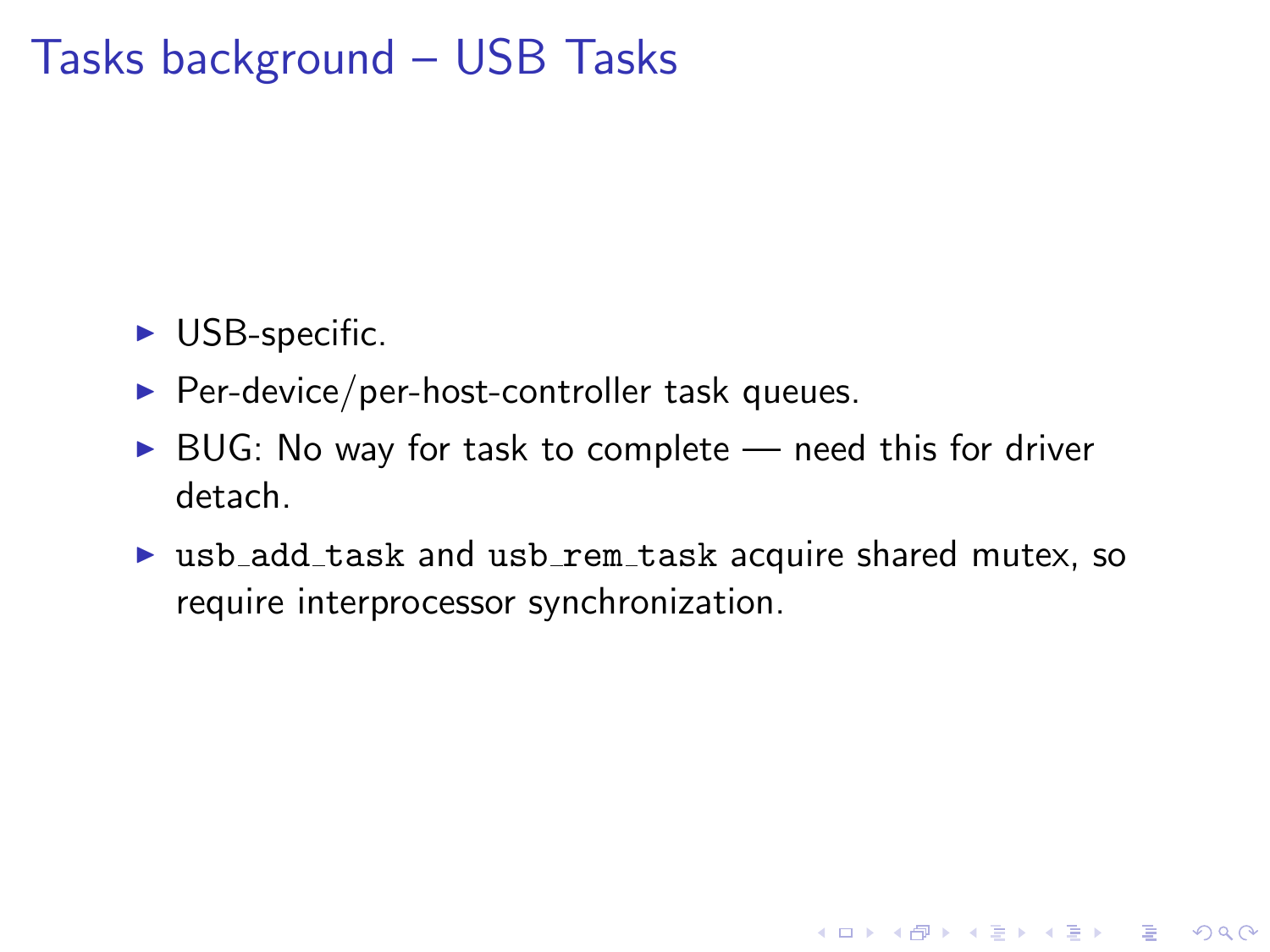## Tasks background – Callouts

- $\triangleright$  callout (9): defer processing until ticks have passed.
- $\blacktriangleright$  hz granularity.
- $\triangleright$  Unlike others, supports synchronous cancellation callout halt.

**KORKA SERKER ORA** 

 $\triangleright$  Complex triggering protocol: callout pending, callout\_ack, callout\_expired, ...

 $\blacktriangleright$  ...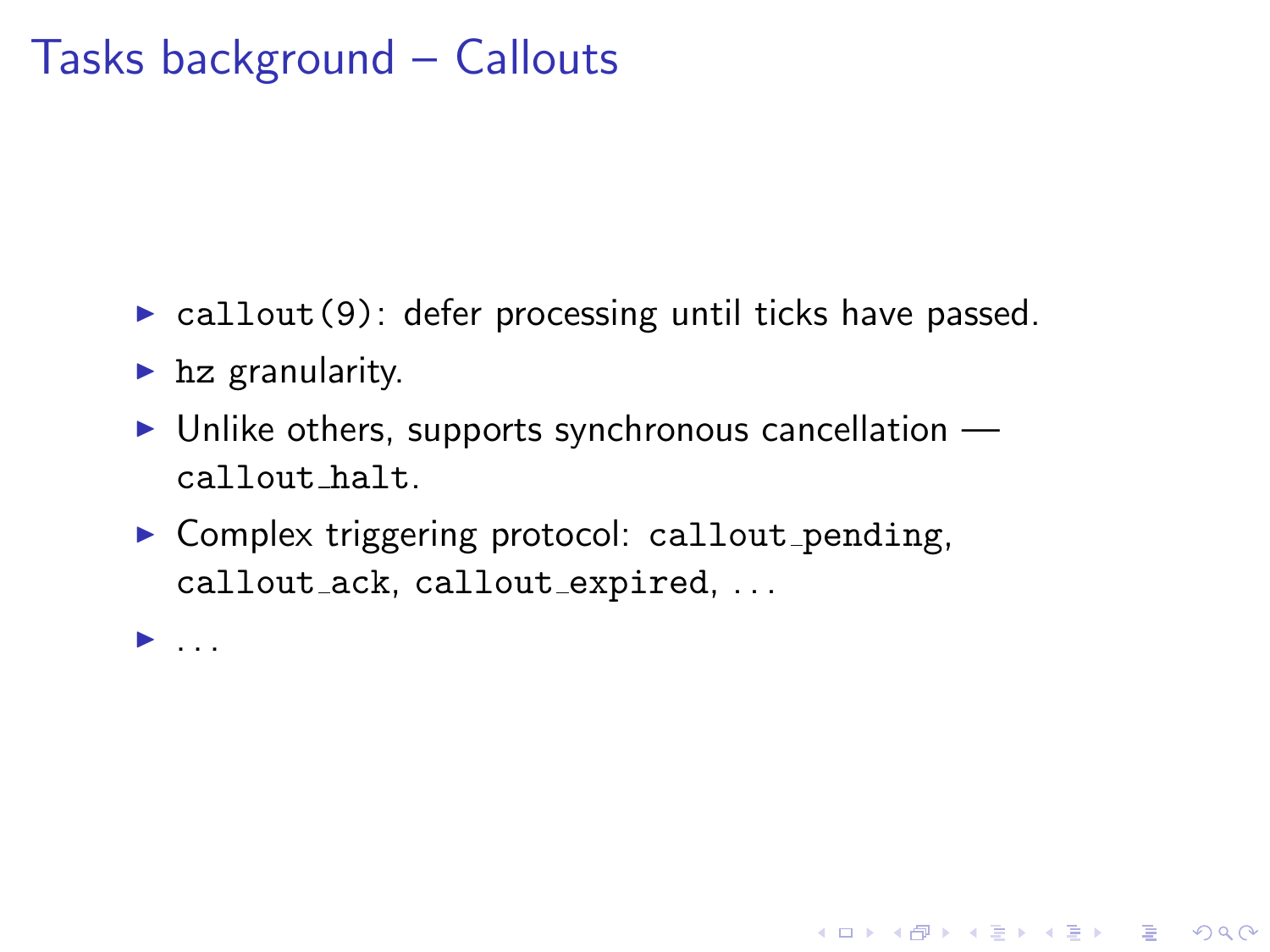## Tasks – Unified proposal

 $\triangleright$  task(9): defer processing from higher-priority contexts to lower-priority contexts.

```
▶ struct mydriver_softc {
      ...
      struct task sc_task;
 };
      task_init(task, &mydriver_task);
      task_schedule(task);
  static void
  mydriver_task(struct task *task)
  {
      ...
  }
```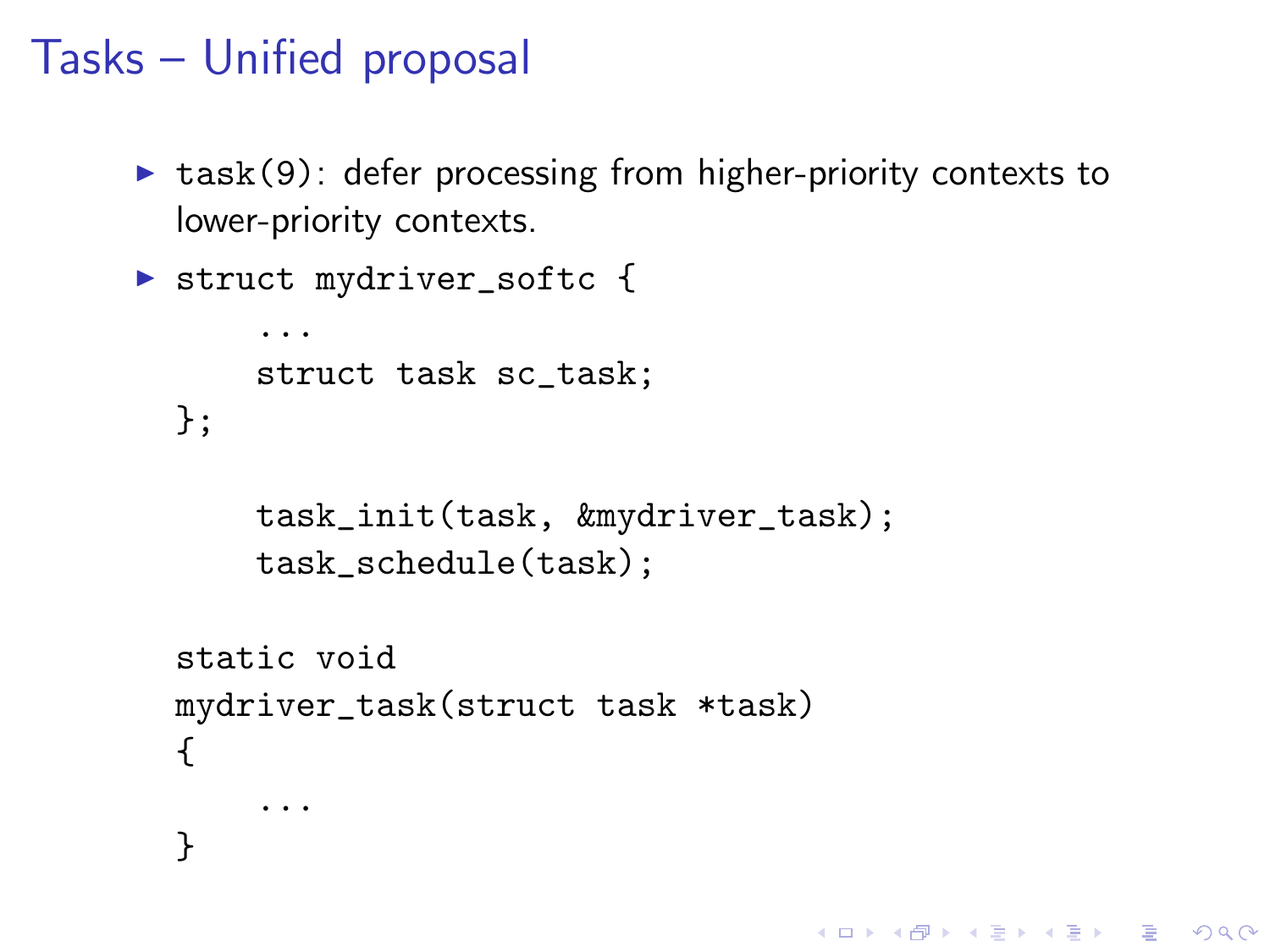# Tasks – Unified proposal

 $\blacktriangleright$  Easy to use.

- $\blacktriangleright$  Synchronous cancellation.
- $\triangleright$  Slightly more synchronization overhead softint: task schedule acquires mutex — but only for local CPU, not contended unless doing cancel.
- $\triangleright$  Slightly more memory overhead than workqueue: Caller can reschedule struct task without problem (no effect), unlike workqueue struct work.

4 D > 4 P + 4 B + 4 B + B + 9 Q O

 $\triangleright$  Delayed tasks with nanosecond-resolution API, simpler triggering protocol.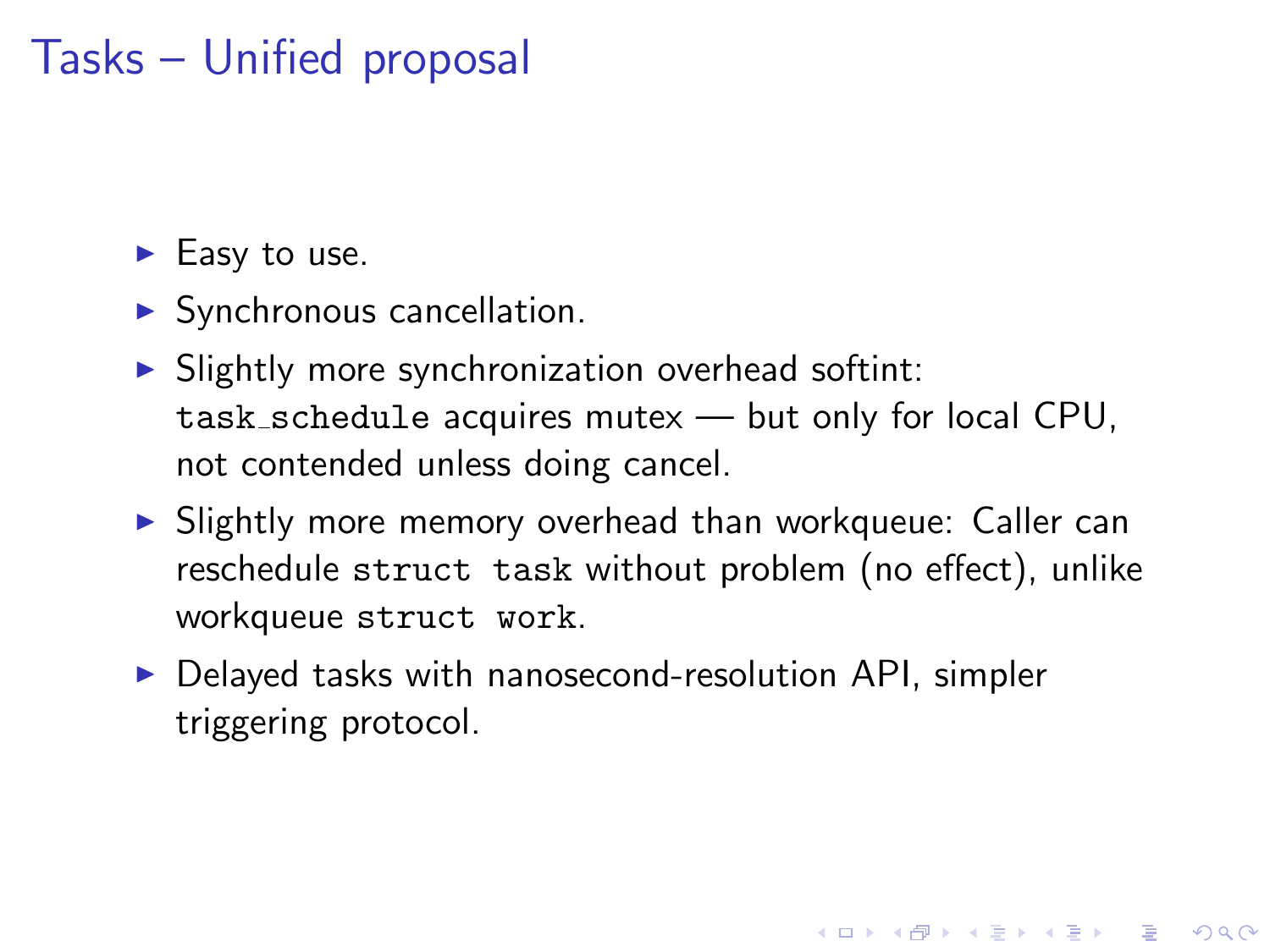#### Tasks – Explicit task queues

- $\triangleright$  Common API for softint and thread priority levels.
- $\triangleright$  Default shared system task queues at each softint and thread priority level.
- $\triangleright$  Guaranteed concurrency if you make your own task queue: not held up by other system tasks.
- $\triangleright$  Per-CPU thread pool shared by different task queues  $-$  no threads wasted on mostly unused task queues.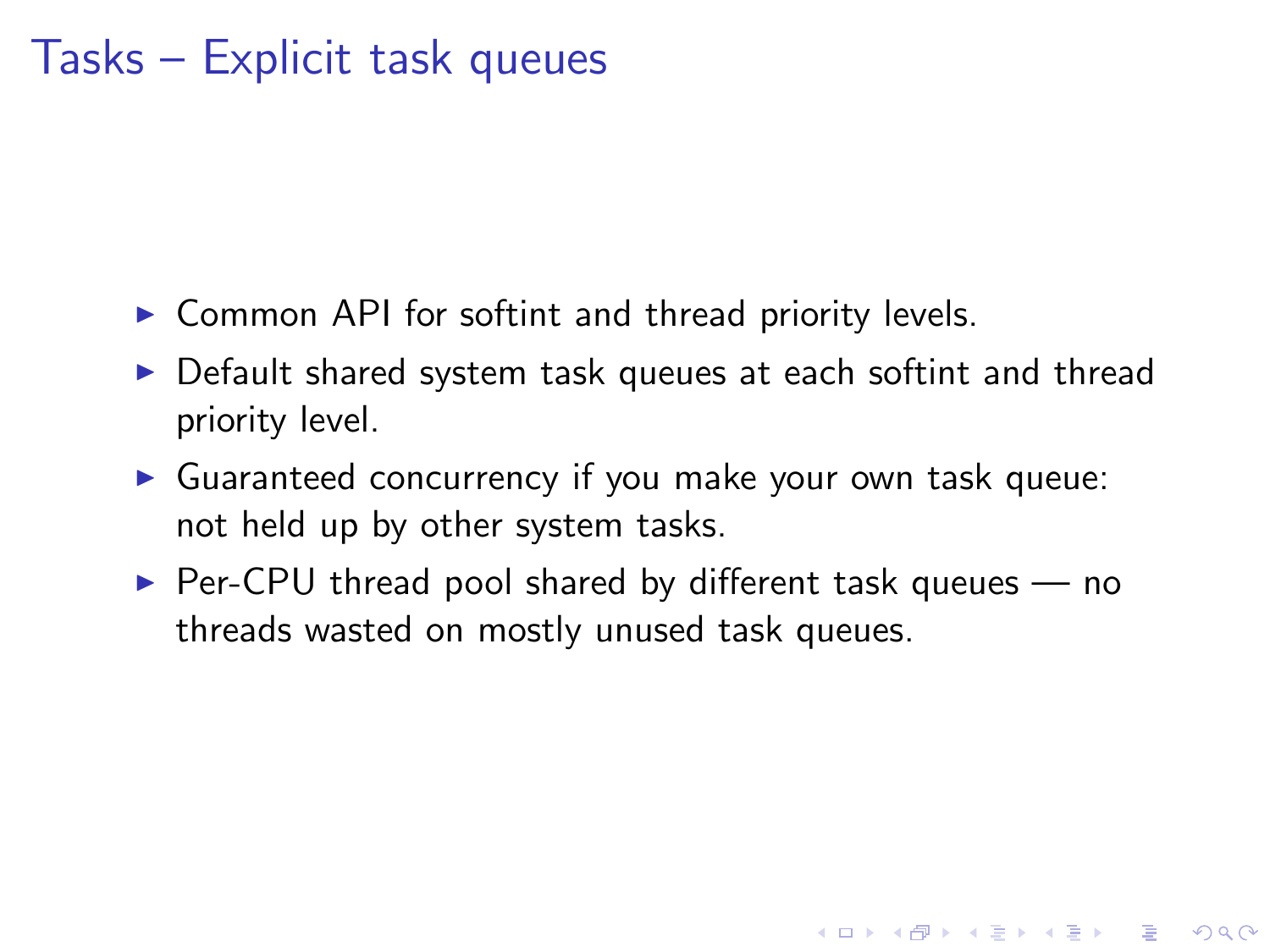## Pserialized reader/writer locks

- $\triangleright$  Example: fstrans recursive transactions to block file system operations if operator requests suspend, e.g. to take snapshot.
- $\triangleright$  fstrans begin/fstrans end are cheap if no suspend in progress: no interprocessor synchronization, using pserialize(9).
- $\triangleright$  Suspend is expensive: not just interprocessor synchronization, but cross-call to wait for all transactions to drain.

4 D > 4 P + 4 B + 4 B + B + 9 Q O

 $\blacktriangleright$  (Fstrans also handles establishing copy-on-write hooks.)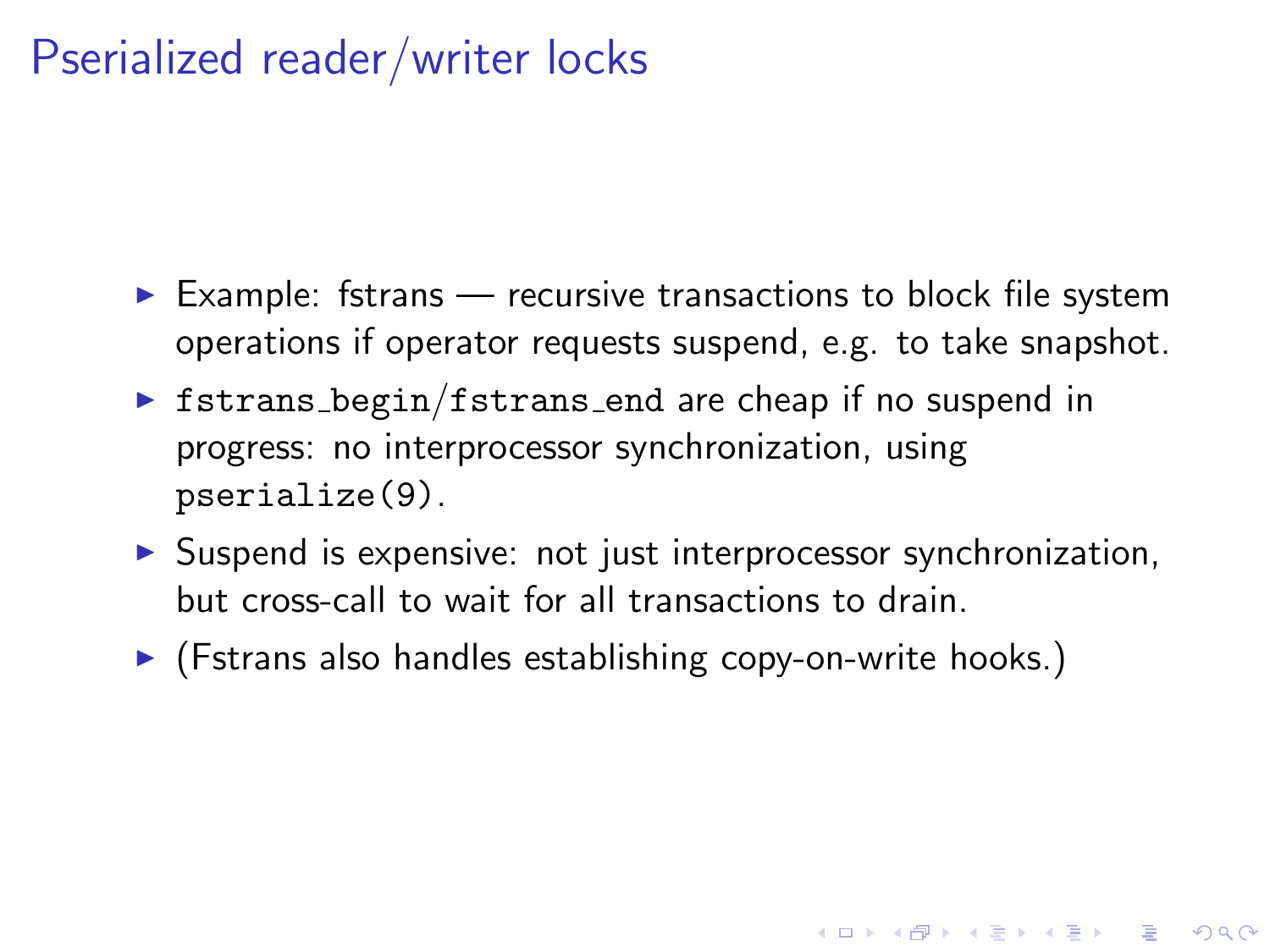### Pserialized reader/writer locks

- rrwlock(9) generalizes (part of) fstrans(9):
- $\blacktriangleright$  1 = rrwlock\_create("foo");
- Struct rrw\_reader r; rrwlock\_reader\_enter(1,  $kr$ );
- $\blacktriangleright$  ...
- $\triangleright$  rrwlock reader exit(1, r);
- Struct rrw\_writer w; rrwlock\_writer\_enter(1,  $kw$ );

- $\blacktriangleright$  ...
- rrwlock\_writer\_exit $(1, w)$ ;
- rrwlock\_destroy $(1)$ ;
- $\blacktriangleright$  Also non-recursive variant, prwlock(9).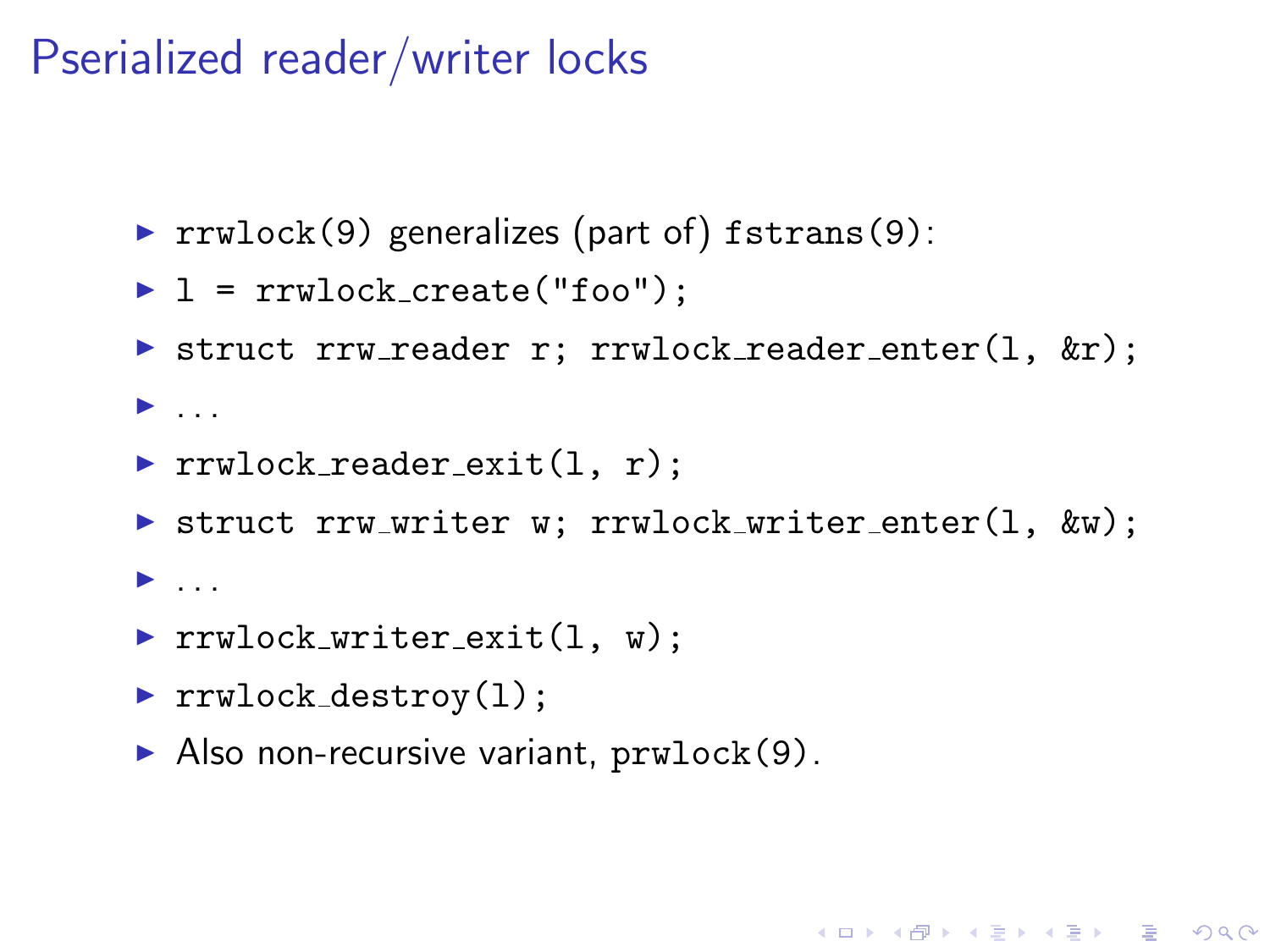#### Reference counts

- refcount(9): simple reference counts.
- $\triangleright$  Many copies of simple reference-counting logic: e.g., struct kauth cred, struct ifaddr.
- $\triangleright$  Nothing novel or exciting here: just a nice API.
- $\blacktriangleright$  /\* Create object. \*/ refcount\_init(&obj->refcount);

```
/* Acquire reference. */
refcount_inc(&obj->refcount);
```
/\* Assert held. \*/ KASSERT(refcount\_referenced\_p(&obj->refcount));

**K ロ ▶ K @ ▶ K 할 X X 할 X → 할 X → 9 Q Q ^**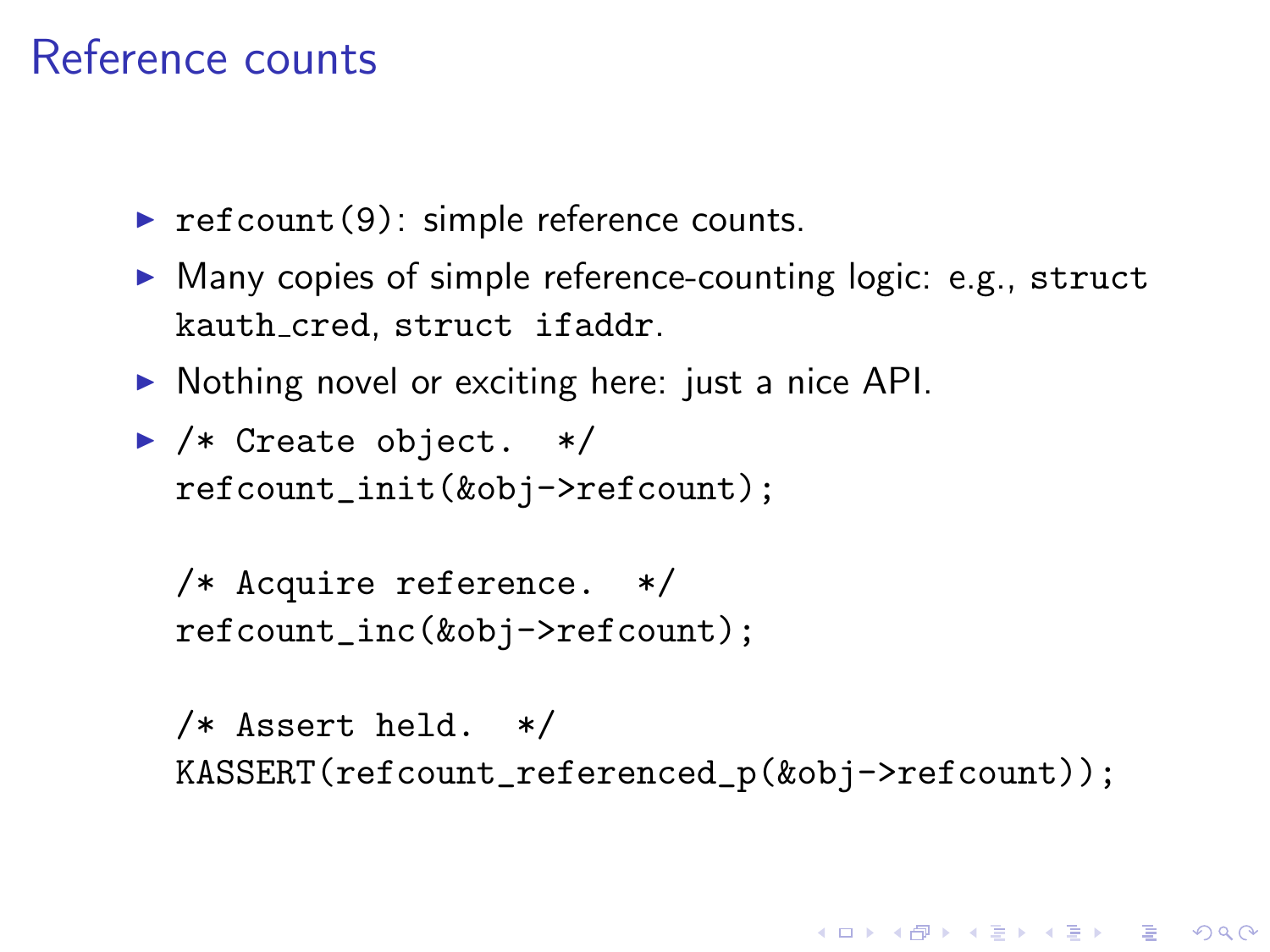#### Reference counts

```
▶ /* Release reference and free if last one. */
 if (refcount_dec_local(&obj->refcount)) {
     kmem_free(obj, sizeof(*obj));
 }
```
/\* Release reference and notify waiters. \*/ refcount\_dec\_signal(&obj->refcount, &obj->lock);

/\* Release reference and wait for other users. \*/ refcount\_dec\_drain(&obj->refcount, &obj->lock); kmem\_free(obj, sizeof(\*obj));